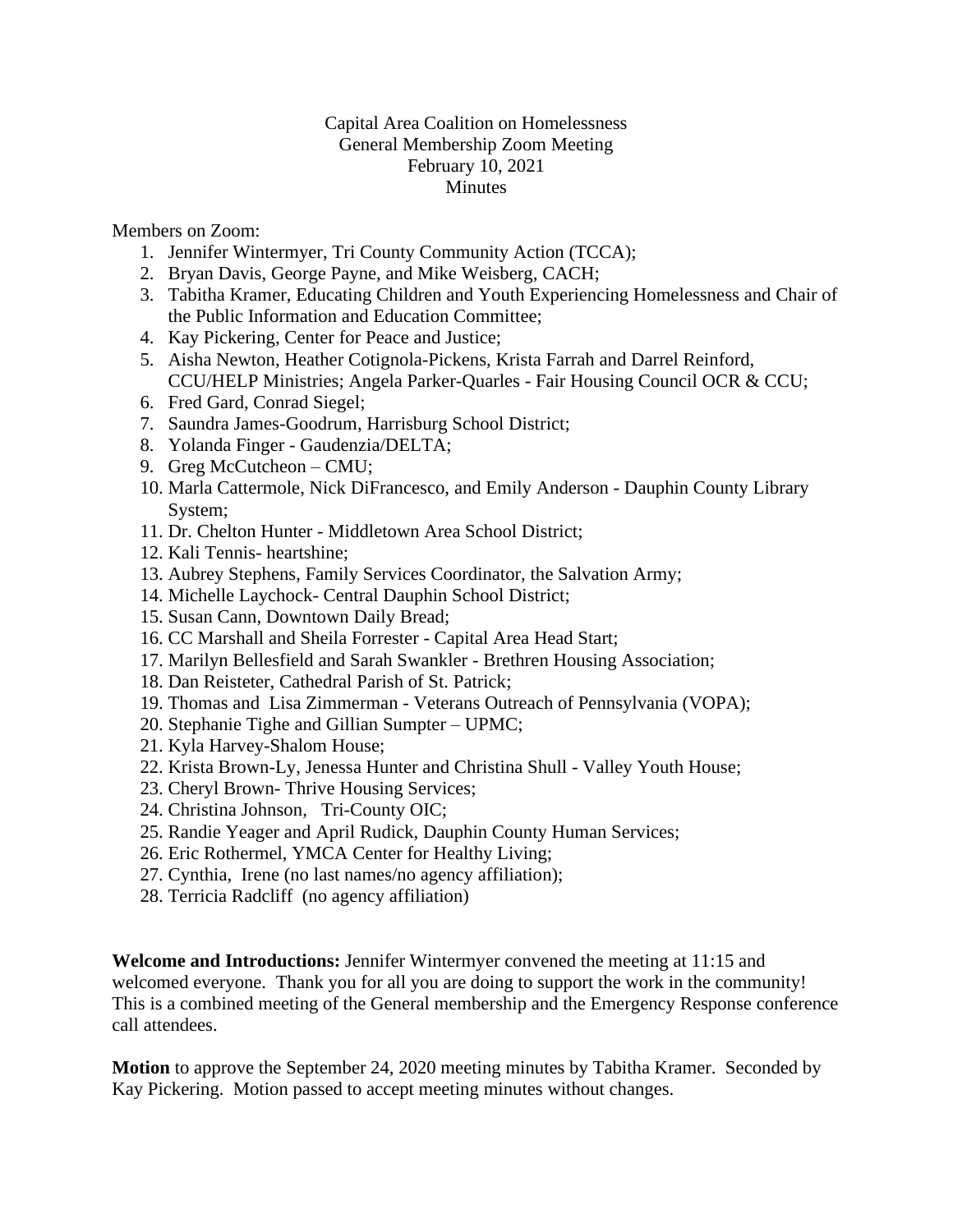Deb Ritchey offered to send the September 2020 General membership meeting minutes to anyone requesting them.

**Treasurer's Report** – Jennifer Wintermyer introduced CACH's new Treasurer, Fred Gard. He told us a little bit about himself including his professional skills and reported that he has been working with Jennifer and Bryan Davis. This has been very helpful. He looks forward to working with members of CACH. Currently he is working on the 2021 CACH budget and it will be made available after its approved. The CACH Coordinating Committee will have the budget at its March 2021 meeting. His goal with the budget is to separate restrictive and non-restrictive funds and have it be transparent. Throughout the absence of a qualified treasurer, Jennifer and other officers reviewed the 2020 fiscal documents provided by staff. Bryan Davis reported that the 2020 Continuum of Care (CoC) application process was different because of COVID. HUD did not require applications and funded CoCs renewals based on their 2019 applications, with some exceptions. CACH receives HUD funding for planning and HMIS activities. He is unsure of what the 2021 CoC application process will be.

**COVID Emergency Response –** Bryan Davis said that the pandemic has generated more funds from the federal, state, and local governments as well as from other sources such as the Pennsylvania Housing Finance Agency (PHFA). Dauphin County applied on behalf of CACH for COVID activities via the avenue for this flow of much of the monies is the Emergency Solutions Grant and was awarded \$109,000. CACH received Home4Good funds from PHFA = \$76,124 plus from other corporations and agencies. Eligible activities include HMIS, outreach, and COVID-related housing. Bryan reported that CACH and many partners continue to participate in the weekly coordinated calls discussing emerging needs. He hopes others find this call helpful. The priorities have been to ensure the safety of agency staff, their residents, and people living on the street. CACH has conducted weekly outreach on Thursdays at encampments at South Front Street and under the Mulberry Street bridge. Other outreach activities take place at different locations. In addition to the reduced schedule of showers provided by Downtown Daily Bread (DDB), the Harrisburg East YMCA opened its North Front Street site for showers Monday, Wednesday, and Friday. Thank you, YMCA. The process of interested people signing up for showers is followed at the YMCA as with DDB. Per CDC's guidance, our local homeless encampments have not been shut down. CACH has prioritized services to these folks. The agencies and churches feeding people have cut back meal provision to ensure safety. They provide bagged, boxed, and takeout food to clients. Slowly some meal providers following safety protocols and serving on site. Bethesda Mission did not participate in this Winter Overnight Shelter (WOS). DDB and CCU stepped up to the plate and expanded their provision for WOS. CCU served men and women and non-binary women. A new WOS is the Gospel Fellowship Church on North  $7<sup>th</sup>$  Street. CACH monitors, responds, and prepares for:

- 1. Surge of need for family housing with possible evictions increasing. Dynamics include the high demand for and cost of rental properties. People are being evicted, which among other challenges results in a blemish on their credit.
- 2. The availability of vaccines and some people's resistance to the vaccine. There is a need for education and the challenge of getting shots in arms.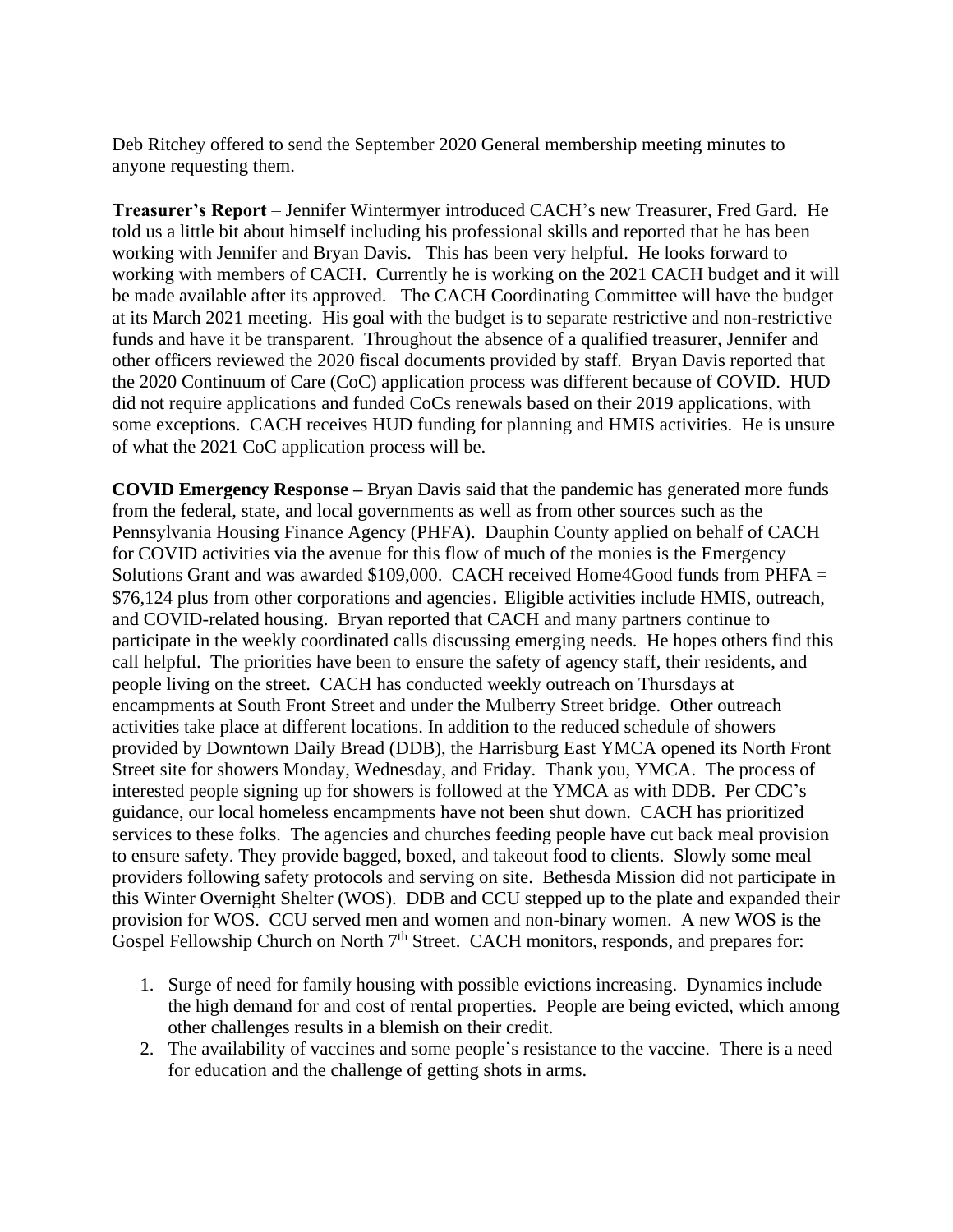Randie Yeager reported that Dauphin County and Emergency Management is teaming up with Latino Connection to have a Mobile Vaccine Unit. They applied for grant funds to make this happen. George Payne was contacted by the Pennsylvania Department of Health regarding getting vaccines to homeless people and referred them to Randie. Krista Farah with PSU Hershey Medical set up Zoom education on the vaccines. She will share this with Bryan.

## *Committee Reports*

Faith-based Initiatives – Jennifer Wintermyer said that this committee has not met and will be reinvigorated. The committee will connect with Helen Spence from Systems of Care and the Compassion Action Network.

Prevention and Housing – Gillian Sumpter reported that she took a part of Maria Chianos' chair responsibilities for the Prevention Committee. Mike Weisberg made available a job description for staff person for the Eviction/Prevention Mediation program (see Mike's report below). They identified several agencies working on prevention activities which will be noted on a flow sheet; example: 2-1-1 contacts Help Ministries. The committee is working on data collection for prevention activities. Gillian will lead this project and is looking for help. Both Gillian and Mike discussed the ESG/COVID priority list. At this point, Jennifer Wintermyer encouraged folks to identify a committee and sign up to get involved. Contact Deb Ritchey once you have identified the committee and she will put you in touch with the chair.

Jennifer shared the power point presentation (ppp) provided by Mike. He talked about the expansion of partners to help with the increase in evictions. Our new partners include the Tenant Union. This group got data from the Carnegie Mellon University specific to evictions. He referenced the ppp (available). Evictions have increased but not filings as much. Since September 2020, there have been 1997 filings, effecting 646 people and 350 evictions. Evictions are very serious in Dauphin County compared to local and national statistics. Some of the ppp breaks down that eviction data into census tracts. The committee is concentrating on diversion activities. MidPenn Legal Services and the Dauphin County Bar Association got a grant from Pennsylvania Housing Alliance to form an Eviction/Prevention Mediation program. In this program the landlord and tenant agree to a mediation before the DJ hearing. Case management is a big part of making these efforts successful. Twelve cases were referred to the program, resulting in 11 successfully mediated. Outreach efforts resulted in services to tenants of the Harrisburg Housing Authority. The Eviction/Prevention Mediation group wants to formalize the structure and hire staff to do outreach, case management and other related activities. Mike reviewed the ppp specific to the ranking of needs, vulnerability, and risk factors, and existing HMIS data. Identified areas are:

- 1. Families with young children
- 2. Families with children
- 3. Unaccompanied Youth and
- 4. Single Adults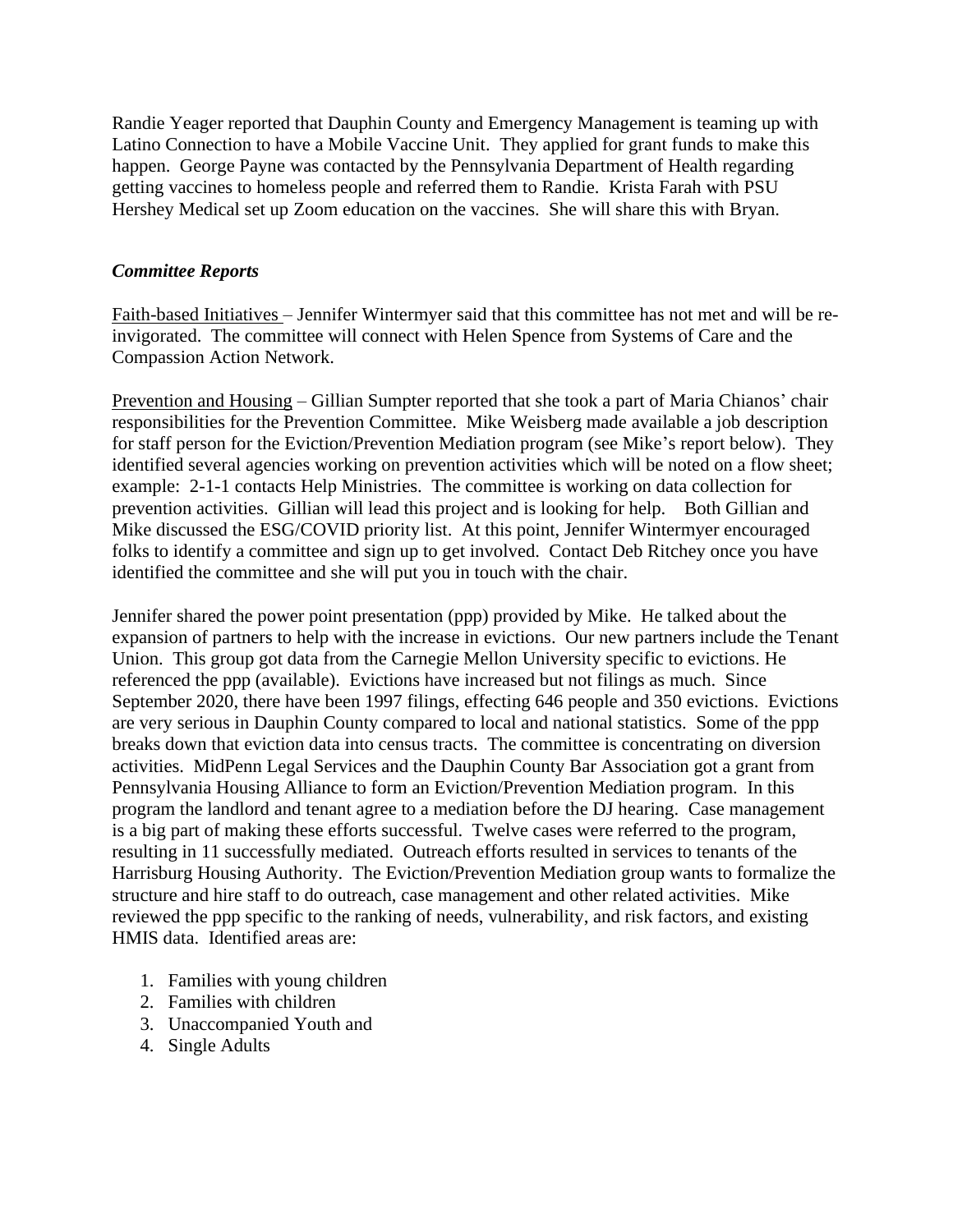The Housing committee conducted a study of housing needs in Dauphin County. The ppp covers rent burden for families and specific space needs. The people we serve do not have enough income to cover affordable housing. Of the numerous results of this study is the need for single bedroom units. Support services are needed for our clients even when placed in housing. In addition to the other objectives of the committee, it is working with Dauphin County to make a transfer to Section 8 for the people housed in the Housing Authority's Shelter + Care  $(S+C)$ program. This will make S+C available to other eligible people. The committee makes the same efforts for those men in the Susquehanna Harbor Safe Haven program. This goal of moving the population from successful homeless programs to mainstream vouchers will then free up the homeless supportive housing. Additional challenges include locating an eligible property owned by a landlord willing to accept the voucher. The committee's additional activities include the formation of an Affordable Housing Task Force, respite care, partnerships with landlords, expanding funding and restructuring itself. They meet via Zoom on the third Tuesday of the month at 10 am.

Coordinated Entry System (CES) – Marilyn Bellesfield described the role of the CES. She shared a ppp for this tool (available). HUD requires Continuums of Care to implement a locally designed tool to prioritize the housing of people who are homeless. This CES is the latest version of a coordinated entry. The CES committee reviewed our previous tool called the Coordinated Entry and Access Referral (CEAR) tool. This current version prioritizes the chronically homeless people to be placed in permanent supportive housing as soon as there is an opening. The CES does not increase resources. Another objective is to avoid having a person without housing must re-tell their crisis story numerous times. The process is that when a household is vulnerably housed, they may go to a prevention and/or a diversion response or emergency shelter. From there the household may go into transitional housing, or Rapid Rehousing. Another objective is to reduce the amount of time the household is in those emergency responses. Dauphin County's crisis response will be accessed in different ways: calling or texting 2-1-1 to do pre-screening; or in non-COVID times, people may go to an access site for the pre-screening/assessment. These ways will place the person/persons onto a waiting list at the HELP Ministries office, which manages the CES waiting list. The CES Coordinator does a more in-depth assessment of the household and identify a possible opening. The Committee developed a flyer to educate the community about the CES. It is available for distribution, and we ask that you help with this task. Also feel welcome to join our efforts. We meet the second Thursday of the month. The committee will soon report outcomes. Jennifer Wintermyer thanked the committee and Kelly Gollick from Contact Helpline.

Public Information and Education – Tabitha Kramer reported that she has been chairing this committee for a year. The committee continues to focus on increasing the community awareness about CACH, homelessness and our work. Our social media efforts have increased including updating our website, and materials have been developed for these purposes. Subcommittee were formed to work on these projects. Please like CACH on Face Book. Further activities include another year of participating in the November national campaign called Hunger and Homelessness week. She welcomed everyone's participation. The committee meets the first Monday of the month at noon. Currently, the meetings are via Zoom.